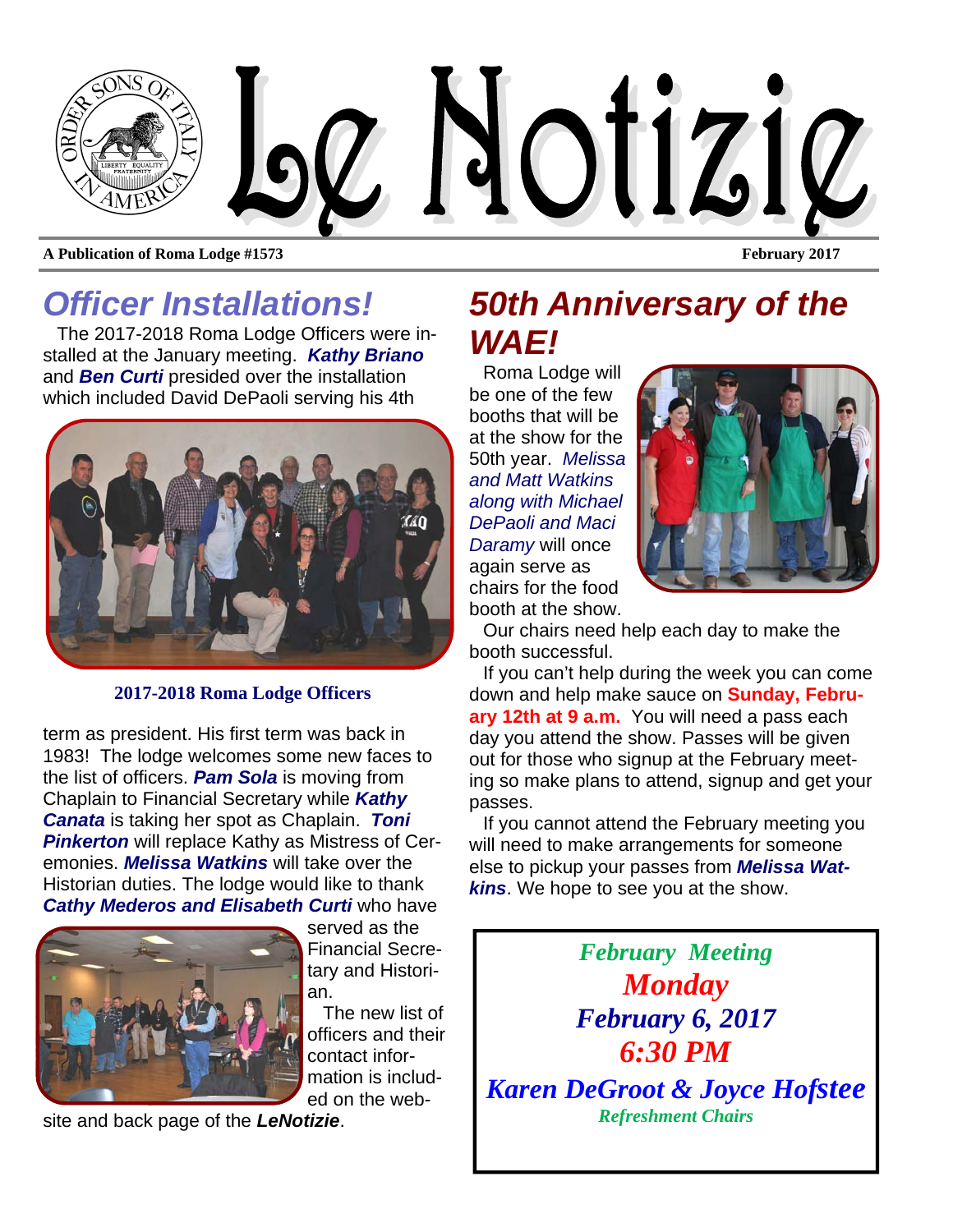## *Horse Boarding Heralds Message*

**T** he story goes that a man, who lived in the city, decided to purchase a pony for his

daughter to ride. She loved horses so it made sense for him to purchase the pony and find a place in the country to board the horse. She then could go out after school and on the weekends to



care for and ride her new pony.

He and his wife arose early one Saturday morning and drove out from the city to the countryside to find a place to board their new horse. The first place they came to had a beautiful pasture, white fences and a sign indicating they boarded horses.

The couple thought this would be a perfect place to have their daughters horse boarded. They drove up to the barn and the owner came out and greeted them with a warm and friendly smile. They inquired what he would charge them to board their pony. He indicated, *"it would be \$250 per month and they would keep the manure."*

The couple really liked the place, however the price would be way over their budget. They thanked the farmer and drove down the road to the next place with a sign indicating they boarded horses. Although, the fences were not painted as nice as the first place and the overall aesthetics of the property were somewhat less desirable they decided to give it a try.

The farmer was friendly and they asked what it would cost them to board their new pony. He said, *"it would be \$150 per month and they would keep the manure."* Again, this was a little more than they wanted to spend so they thanked the farmer and drove on to the next place.

At the end of a long dusty road they came to the final place on their list. The hand written sign on an old piece of wood hanging on the fence proclaimed this was the *"Total Flop Ranch-Horses Boarded"* They were a little apprehensive as they drove into the driveway. There was trash all over the place, broken fences, barbed wire and junk all around.

The farmer appeared from the barn and they asked him how much it would cost for them to board their pony. *"it would be \$50 per month."* Wow, they thought! This would fit their budget! Thinking this was too good to be true, they asked him, who gets the manure. *"he quickly replied, there wouldn't be any manure!"*

As a Roma Lodge member you benefit from being part of a non-profit organization. When the donation committee supports a donation to the local blind babies foundation, Children's Hospital, prom dresses for local high schools or scholarships you are contributing to your local community.

It would be nice if your dues would cover these donations, however, we know that the bulk of dues money goes to the Grand Lodge and OSIA. Therefore, funding for donations must come from fundraising activities.



There has been a lot of discussion about the return on investment of the World Ag Expo food booth. Granted it takes a great deal of time and effort by our chairpersons for two to three weeks before, during and after the show. Roma Lodge has been at the show for all 50 years as the show celebrates its 50th anniversary. The question will be whether or not we will continue to participate in the event as our net profit from the event continues to shrink because of our increased costs and declining revenue.

If the lodge decides to discontinue there participation in the event, then where does the funding for our charitable donations come from? The show generates \$3-6,000 per year and it would be difficult to come up with another fundraiser resulting in this type of profit.

Then there is all the decisions that would have to be made concerning the sale, rental or use of the building by another group and how the WAE controls that process.

Roma Lodge has been a mainstay in the show for all 50 years and thanks to our chairpersons, *Michael DePaoli, Matt Watkins, Melissa Watkins and Maci Daramy,* we will have another successful year. We all need to show up and help them in whatever capacity we can. It takes a lot of work and time and we can use all the help from members we can get! *See you at the show!* 

*Like the horse boarding story, without fundraisers like the farm show, there won't be any funds for donations!*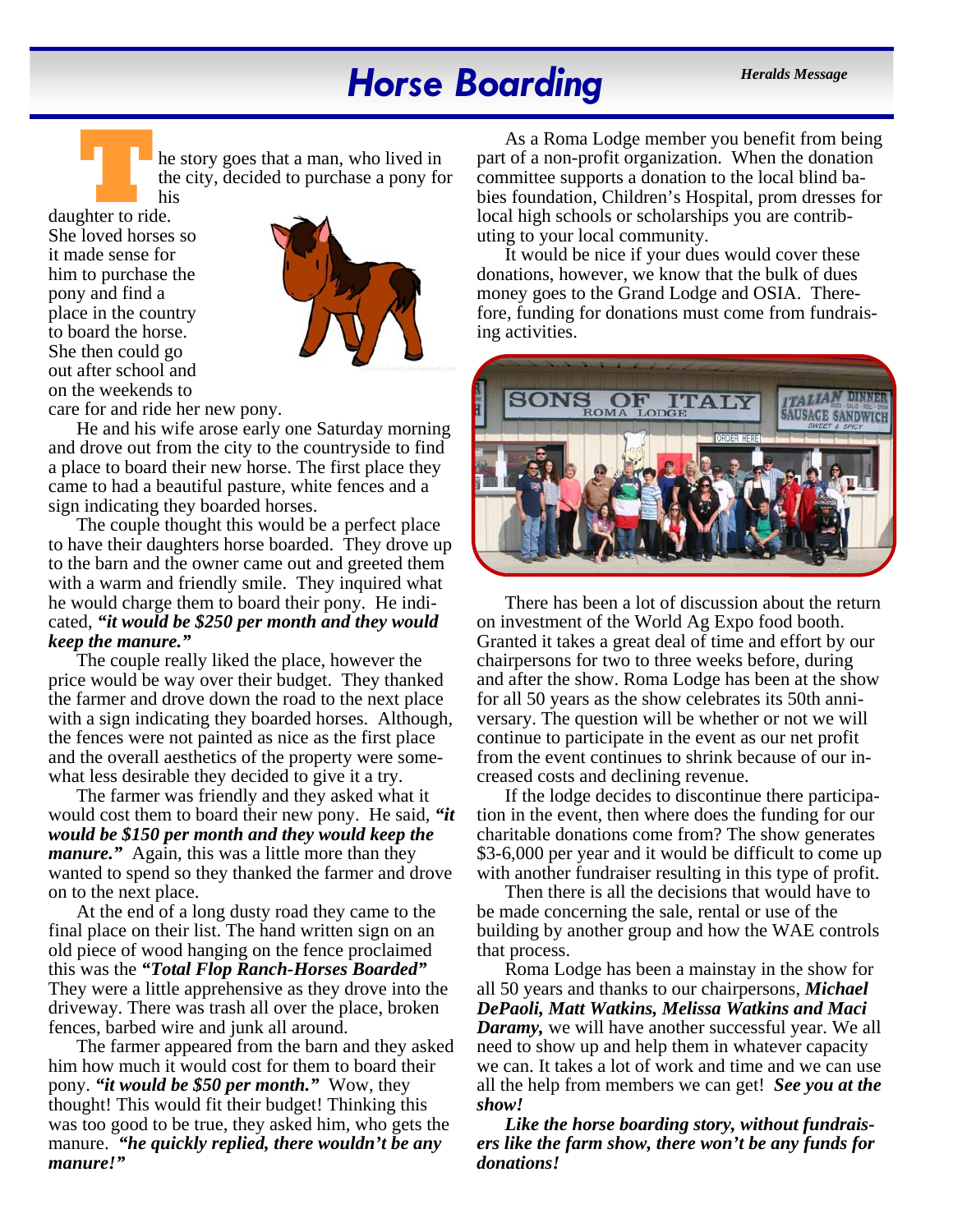# *Scholarship Applications*

There will be a lot of Roma Lodge junior members who will be graduating from high school this year. To that end they will be eligible to apply for a Roma Lodge Scholar-



ship. **Frances Della**, scholarship chair, will have applications on hand at the February meeting or you can contact her by calling *559-308- 6591* if you have questions. You can also download an application on the Roma Lodge website at romalodge1573.org on the scholarship page.

The lodge will determine the number and amounts available for scholarships this year. If you would like to donate to the scholarship fund you can contact Frances. These students are our future and we need to support them in their efforts to complete their higher education.

## Great Food!

Kathy and Nick Canata served as refreshment chairs for the January meeting and

made some great homemade soup which was enjoyed by all the members in attendance. If you would like to serve as a refreshment chair for a monthly meeting signup at the February meeting.



## Membership Dues

*Your lodge dues were due on January 1, 2017. Regular member dues are \$75. Dues for social and associate members are \$60. Juniors with benefits are \$6.36. Junior members who choose not to select the benefit option are free. College students up to the age of 26 are also free if they verify they are in college by sending a letter to the lodge. Mail your dues to Pam Sola, Roma Lodge, PO Box1337, Tulare, California* 

## Members in the News!

*Nancy and Charlie Pitigliano* along with *Shurene and Kenny Curti* attended the Donald J. Trump Inauguration ceremonies in Washington, D. C. The former Roma Lodge presidents and first ladies spent about a week in D.C. touring the city, attending the inauguration ball and other activities held during the week.

## Sunshine News

**Anna Dutto** is recuperating at the Tulare Rehabilitation Center in Tulare after a recent fall and suffering some bleeding on the brain. Get well wishes go to **Pete** and Rosalie Milanesio along with **Karlin Giraudi**. Condolences to the **Angie Pasquini** family. Angie



was a 60 year member from the Santa Barbara lodge.

## Directory!

It is now time to update the lodge directory for the next two years. If you have changes to your phone number, address or other pertinent information you



need to contact Pam Sola or Giovanna DePaoli to get the correct information for the directory. If you do not have a directory and would like to check what information you have you can go to the website and check it out. http:// www.romalodge1573.org/contact

## Committee Assignments

The lodge is still looking for members who will step up and serve as refreshment chairs, activity chairs or in other capacities for this year. Make plans to attend the February meeting and signup on the list if you can help out.